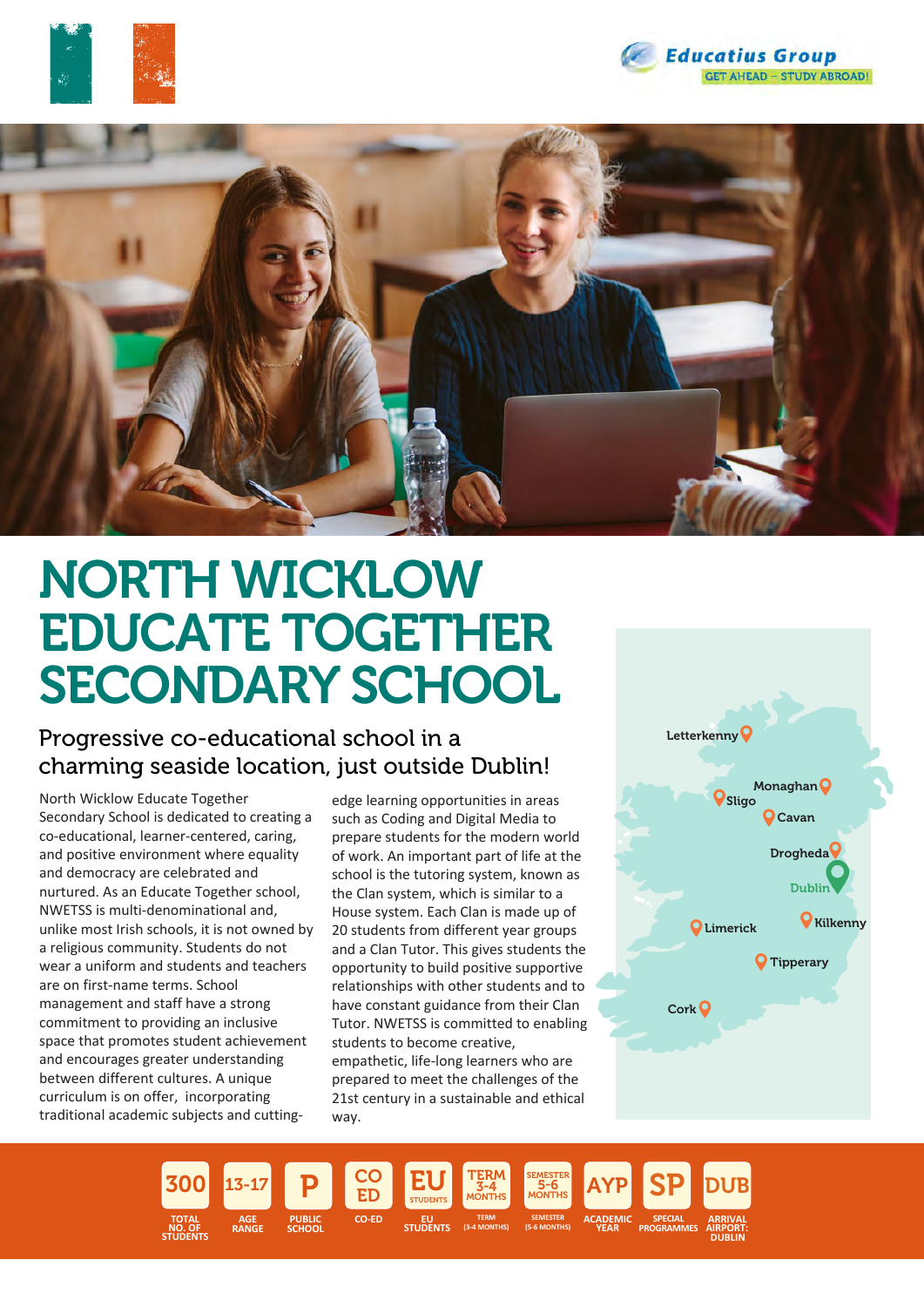

# NORTH WICKLOW EDUCATE TOGETHER SECONDARY SCHOOL

### STUDY OPPORTUNITIES

Junior Cycle (Junior Certificate) Transition Year Senior Cycle (Leaving Certificate)





## SCHOOL SUBJECTS

## JUNIOR CYCLE SUBJECTS

#### **Core Subjects:**

English, Maths, Science, Spanish, History, Physical Eduction, Civic Social & Political Education, Social Personal & Health Education, Relationships & Sex Education, Ethical Education, I.T

#### **Optional Subjects:**

Art, Business Studies, Materials Wood Technology, Music, Technical Graphics, Applied Technology, Geography. Short Courses: Artistic Performance, Coding, Education for Sustainability

## SENIOR CYCLE SUBJECTS

**Core Subjects:** English, Maths, Physical Education, Ethical Education, Career Guidance

#### **Optional Subjects:**

Spanish, Biology, History, Construction Studies, Geography, Technology, Music, Art, Politics & Society, Chemistry, Physics